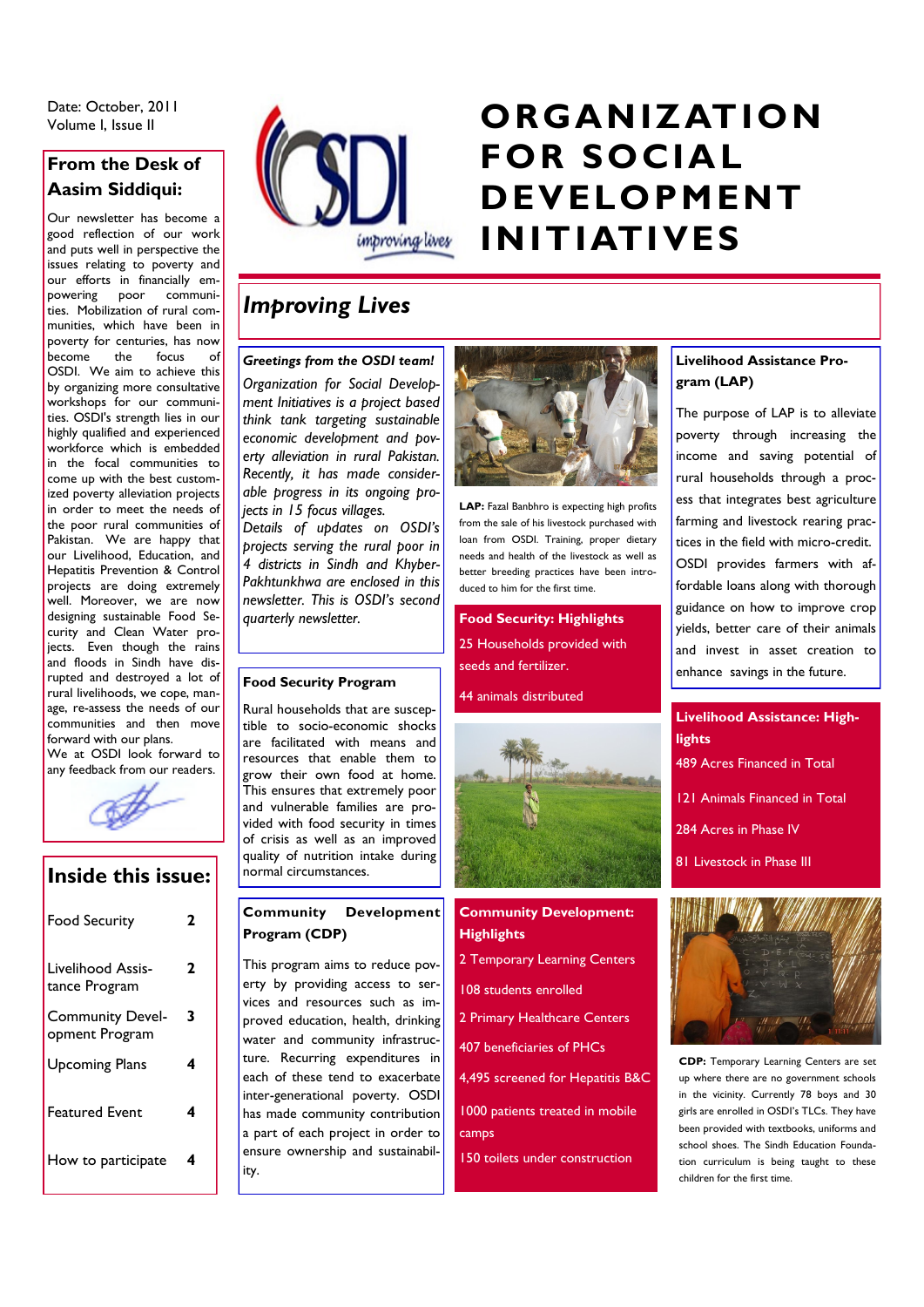# Page 2 ORGANIZATION FOR SOCIAL DEVELOPMENT INITIATIVES

### **CASE STUDY I: VEGETABLE GARDEN**

In the village of Mari Muhammad Khan, rising food prices present a daunting challenge for Rehmat Bibi's family as three

Since February 2011, Rehmat Bibi along with her husband, three sons and three daughters have been the beneficiaries of OSDI's Food Security Program. Seeds provided to the household under this program reaped fresh vegetables in three months, providing sustenance to a family of 8 members.

Memon Buksh proudly claims that they have been self sufficient in their food consumption for the last 8 months. Now their daily consumption includes vegetables rich in essential proteins, vitamins and calories. Savings made in excess of Rs 2000 monthly from the program are being used to repay previous outstanding debt to the local shopkeeper. Much to Rehmat Bibi's delight, she can now entertain guests at her house again, serving them food made from the ready supply of fresh vegetables from her backyard orchard.

# **FOOD SECURITY PROGRAM**

#### **Family Nutrition Packages**

In the village of Mari Mohammad Khan in District Matyari, 25 food packages containing seeds and fertilizer have been distributed amongst vulnerable households.

This package is a pre-assembled kit used for kitchen gardens to grow vegetables for home consumption.

22 out of 25 have been very successful in growing okra, green chili, cluster beans and other nutritious vegetables.

The crop yield is estimated at 500- 1000 grams twice a week, which provides a balanced diet to a family of 10-15 members for 8 months. Following this successful trend, the

extra space outside schools in

all districts will also be utilized to set up vegetable gardens in the future.

#### **Income Security for Women**

OSDI provided 22 goats with one kid each to female-headed households to produce milk used primarily for domestic consumption of milk, butter and *lassi*.

Women generally do not have the tools and resources for planting crops each season. They require special assistance in ensuring food security for their families.

Today these women are able to use goats provided by OSDI to produce milk for consumption and improve their children's nutrition intake.



# **LIVELIHOOD ASSISTANCE PROGRAM**

#### **Agricultural Project Phase IV**

82 households covering 480 acres have been financed to grow cotton in Khairpur & Matiari, and rice in Shikarpur over four crop cycles. Fertilizers and pesticides have been administered on the crops. The cotton crop will be harvested in October 2011.

Expansion into more profitable cash crops is also encouraged. For instance, it was observed that apple gourd (*tinda*) was likely to reap higher profits than crops currently being cultivated. With OSDI undertaking almost all of the risks associated with

unexpected crop failure, 3 families were financed to grow apple gourd (*tinda)* over 13 acres in village Mari Mohammad Khan of District Matiari, Sindh.

#### **Livestock Project Phase III**

The Livestock Project's Phase III was started in March 2011 with 81 animals. Proper vaccination, breeding and fattening processes are being encouraged and supervised by OSDI's field teams to maximize animal weight using modern technology supplemented with conventional knowhow.

#### **CASE STUDY 2: LIVESTOCK DEVELOPMENT**

For the better part of his life, Shameer Marejo, aged 46, had shared livestock system to make ends meet for his family of ten. The household's combined income of Rs. 3,500 was inadequate to cover an average monthly expenditure of Rs. 4,500.

Shameer Marejo recalls that he often had to ask friends and family for financial support. He states that, "*My fortune has changed ever since I became a part of OSDI's Livestock Developcurement of farm animals. I can sell these animals for a hefty profit after ensuring maximum animal fattening. Through OSDI's financial assistance I have purchased two female goats and two* 

Shameer Marejo estimates that if all goes well he will sell the oxen at a significant profit, bringing his average monthly income in Phase II to Rs. 5,000, a 500% increase from an income of Rs. 1,000 he was previously earning. Shameer Marejo has been able to improve his living standards and provide his family financial security for the first time.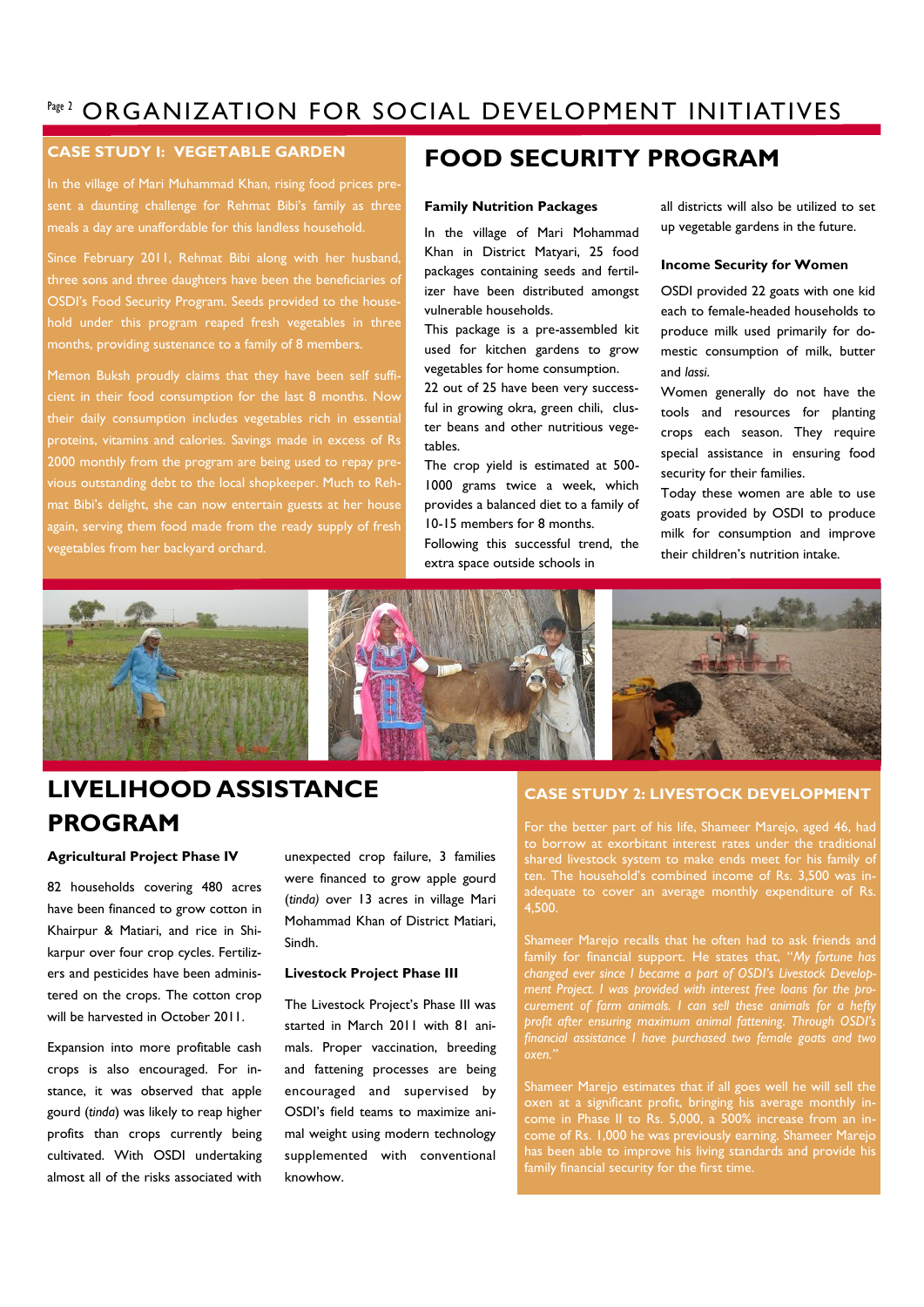#### **Education**

#### Temporary Learning Centers:

OSDI facilitated teacher training in partnership with CHANGE, a local NGO committed to educational improvement and policy reform. Teachers were taught various teaching, motivational and interactive techniques along with lesson planning & student evaluation.

In addition, the overall capacity of Temporary Learning Centers (TLCs) is being expanded with new blackboards and facilities to cater to the increasing number of students.

On the occasion of Independence Day, the Education District Officer visited OSDI's TLCs. Free textbooks were provided for the children by the Sindh government.

OSDI also distributed free uniforms and shoes for the school year to commemorate the event.

#### School Adoption:

OSDI has adopted a government school in Godho Shar, Shikarpur. Renovation and cleaning of the school is ongoing for which the community is being mobilized to contribute. It is intended to make the school functional while ensuring regular classes are held so that the surrounding households can have access to education.

#### **CASE STUDY 3: PROVIDING LITERACY TO EACH CHILD**

never had access to education. Mohammad Salah aged 8, Abida Bibi aged 7 and Subhana Bibi aged 6, were inducted in OSDI's Temporary Learning Center in village Malhee, district Shikarpur. For the first time going to school has become a part of their daily routine.

This family was one of our focused households throughout various phases of the Livelihood Assistance Program, under which sending children to school is a pre-requisite for receiving microfinance for agriculture or livestock.

In Shikarpur, government schools exist though often geographical distance and lack of insight into the significance of education make it unlikely for parents in these villages to send their children to school. The cost of transport to distant schools is high and difficult to bear.

OSDI has also collaborated with the government to fill the gaps where the current incomes of parents fall short. The government has provided free textbooks to these children. Moreover, OSDI has distributed uniforms and shoes in order to make the school-going experience a source of pride and achievement for the children and parents alike.



#### **CASE 4: QUALITY HEALTHCARE**

including the father, mother and their sons. After the infec-Several members of the Manthaar family in Matiari experienced fatigue, recurring fever and loss of appetite which took a huge toll on the family physically, psychologically and financially. This mysterious illness remained undiagnosed for years. Through OSDI's Hepatitis Control and Prevention Program in January 2011, the infection was finally detected and the cured from Hepatitis through program while the mother is scheduled to undergo second line of treatment in the near future.

The successful hepatitis treatment has resulted in monthly savings of Rs 2,500 previously spent in poor quality healthcare. Moreover, a steady stream of Rs 15,000 income per month is now generated by the men of the family who were struggling to earn even Rs 9,000 due to poor health. Once the mother is cured of the infection, she too can also fully participate in agricultural activities further enhancing their livelihood.

#### **Water & Sanitation**

More than 50 additional water filters have been distributed in all focus villages as OSDI continues to raise awareness on the importance of clean drinking water.

Construction of 150 toilets is set to start next month in Jamal Hajano, Matyari after the shelters are completed.

#### **Healthcare Program**

Hepatitis Prevention and Control Program was carried out in four villages in district Khairpur in July.

Prior to the camp, mass awareness campaigns regarding Hepatitis were held with community leaders and women separately. The patients found to be infected are currently undergoing treatment.

Additionally, meetings with district health officials and focal persons were also conducted to ensure full support on the government level.

Almost 1800 vaccines were administered to men, women and children alike over four days. Nearly 4500 persons visited the Hepatitis camp.

Recently, a polio campaign took place from  $18<sup>th</sup>$  to  $20<sup>th</sup>$  July 2011, organized by the Government Health Department in district Shikarpur. Children in the village of Malhee, along with students from TLCs were given polio drops.

Part of the ongoing health and hygiene campaign efforts in the villages include public announcements, flyers and information sessions. Pictorial evidence and constant feedback has proven especially successful.